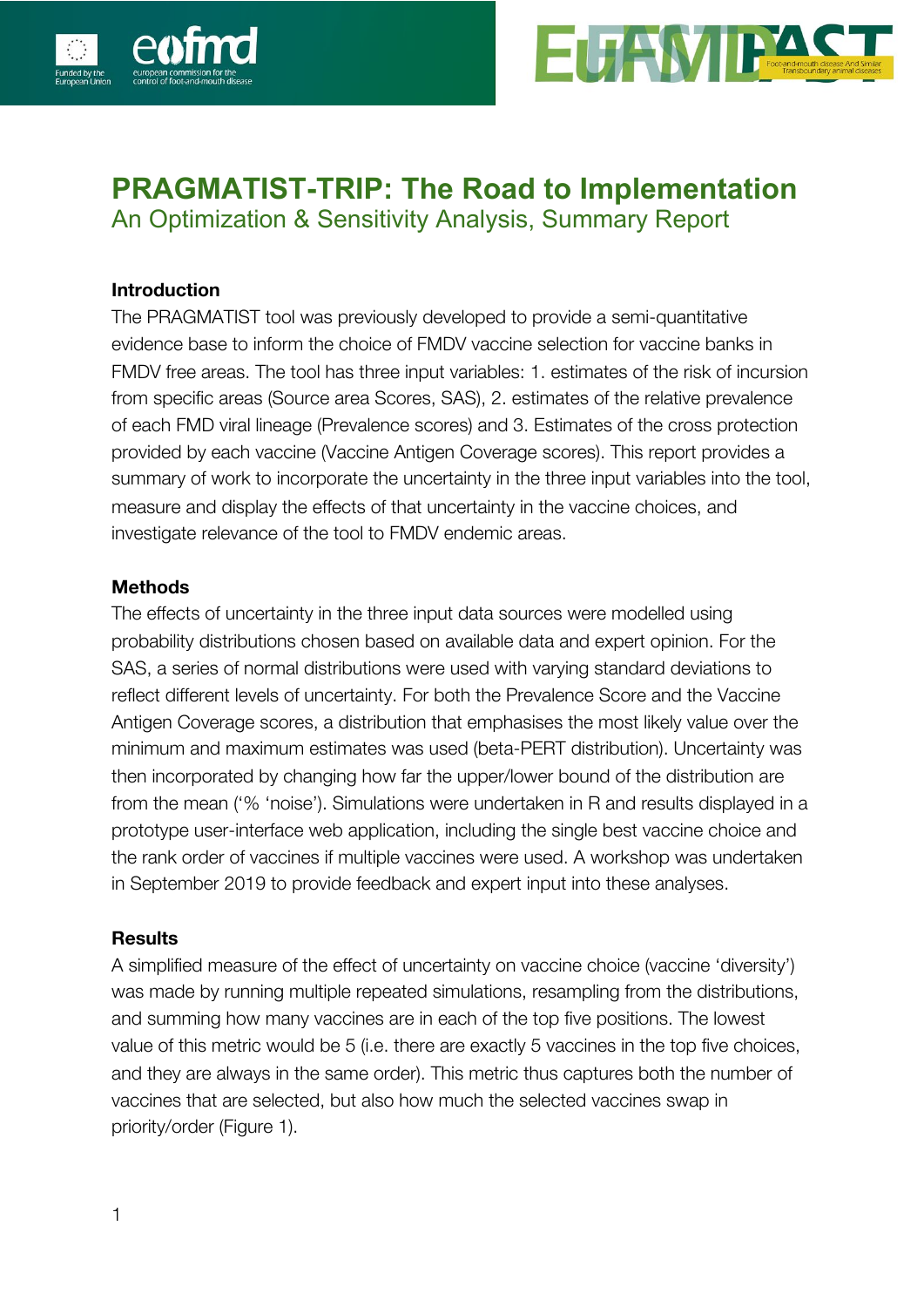



Uncertainty had an important effect on the combination of vaccines chosen to be part of a portfolio of five vaccines. This effect was greatest for the uncertainty in Source area Score and Vaccine Antigen Coverage, and was more pronounced for the lower ranking vaccines (those against rare or geographically distant lineages). Together these results highlight that the level of confidence in the input data (shape of the distribution used) has an important influence on vaccine choice and supports further work to establish the true variation in the input data, and the uncertainty in their measurement.

## **Acknowledgements**

Dr Jess Clark, Mr Anton Spader, Dr Joaquin Prada, Dr Daniel Horton, Dr Melissa McLaws, Dr Anna Ludi and Dr Don King and EUFMDV for funding.